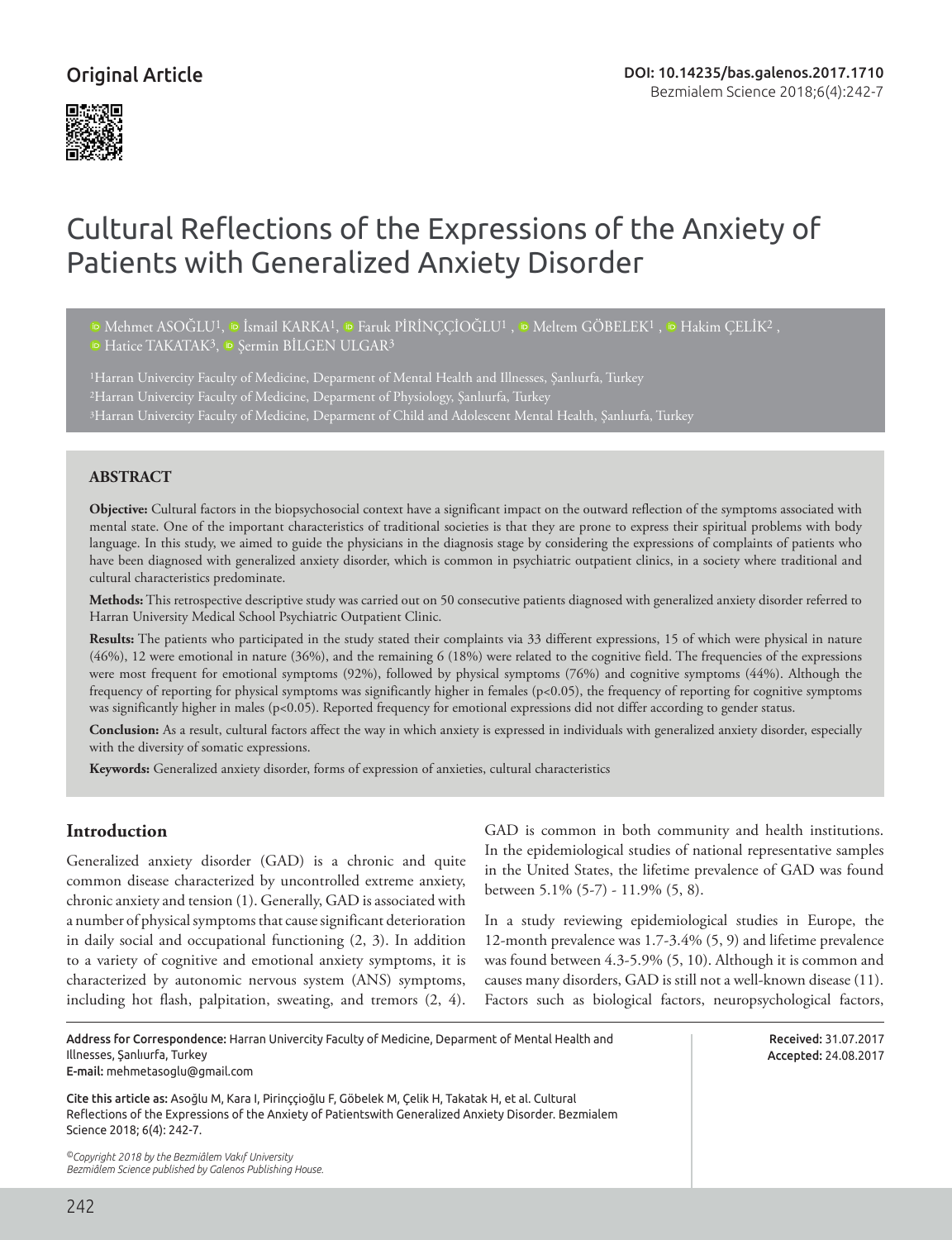developmental and personality factors, and excessive alarming cognitive structuring are involved in its etiopathogenesis. Major depression and other anxiety disorders are common diseases with GAD (5).

In the biopsychosocial context, cultural factors have a significant impact on the external reflection of the symptoms associated with the mental state (12). The relationship between culture and psychopathology has been a subject that has been emphasized in recent years with the development of research tools of crosscultural psychiatry. The cultural context is considered to be effective in many areas, from the form of expression of diseases to its course and prognosis (13). One of the important features of traditional societies is to express their mental problems by body language (14). In this context, GAD patients tend to express their complaints in parallel with cultural characteristics (15). Family relationships in the eastern part of Turkey are against the individual when compared to the western part of Turkey. Mental problems cannot be expressed verbally, but are often manifested as bodily symptoms (16). Our province Sanliurfa located in southeastern Turkey has a good potential for cultural psychiatry studies being a city with its traditional family structure where different languages are spoken and different cultures live together (17).

This study was carried out in a community having dominant traditional and cultural features in order to guide the physicians in the diagnosis stage by handling the way of expression of the GAD diagnosed patients' complaints,

## **Methods**

The ethics committee approval of this study was taken by Harran University Faculty of Medicine Ethics Committee's decision dated 01/09/2016 and numbered 07. The study was a descriptive study on the files of patients who was admitted to Harran University Medical Faculty Psychiatry Polyclinic between January 2015 and December 2016.In our outpatient clinic, an experienced psychiatrist asks the patients the question of "What are your complaints?" and the statements taken from the patients are written on the outpatient clinic file without changing the statements. After the patient's own expressions, according to the Diagnostic and Statistical Manual of Mental Disorders -5 (DSM-5) criteria, questions that are missing for possible diagnosis are asked by the same clinician and diagnosis / diagnoses are made and treatment of the patient is planned. The diagnosis of the patients was made according to the following DSM-5's GAD diagnostic criteria:

A- There is an extreme anxiety and delusion (anxious expectation) regarding most events or activities (such as success at work or school) on most days of at least six months.

B- The person has difficulty in controlling his delusions.

C- This anxiety and delusion is accompanied by three (or more) of the following six symptoms (at least some symptoms were found on most days of the last six months):

1- Not being able to calm down (discomfort), or feeling constantly restless,

- 2- Easily getting tired,
- 3- Difficulty in focusing or mind discharge,
- 4- Getting angry easily,
- 5- Muscle tension,

6 - Sleep disturbance (having difficulty of falling asleep and sleep maintenance or having a non-relaxing and non-satisfying sleep).

 D- Anxiety, delusions or physical symptoms cause clinically significant distress or decline in functionality in social, workrelated areas or other important functionality areas.

E-This disorder cannot be attributed to the physiology-related effects of a substance (eg an abusable substance) or another health condition (eg hyperthyroidism).

F- This disorder cannot be better explained with another mental disorder (18).

In our study, retrospective file scanning method was used and it was possible to determine the words of the applicants who expressed themselves from the file records. The complaints expressed after the questions asked by the psychiatrist were not included in this study. In the patients included in the study, the diagnosis of GAD was clinically based on the presence of an anxious mood. Patients diagnosed clinically with GAD, other DSM-5 axis-1 and axis-2 and patients with any physical disease were excluded from the study. The files of 50 consecutive patients with GAD were retrospectively reviewed and the patients' own statements were determined.

#### **Statistical analysis**

In the files of 50 patients included in the study, the statistical evaluation of the data of sociodemographic and clinical variables such as age, gender, and marital status, as well as the patient's own complaints, were made by using IBM SPSS version 23.0 Windows (IBM Statistical Package for the Social Sciences Statistics; Armonk, NY, USA). Chi-square method was used in the analyzes. Paired Sample T Test was used to compare the variables. The level of statistical significance was accepted as p  $<0.05$ .

## **Results**

Of the 50 participants, 70% were women and 30% were men. Their ages were between 18 and 55 and the mean age was 30.94 ± 8.08 years. 70% of these people were married, 26% were single and 4% were divorced. In terms of expression diversity, 50 patients who participated in the study stated their complaints in 33 different expressions and some of the complaints were common statements. Of these different expressions, 15 were related to physical (46%), 12 to emotional (36%), and the remaining 6 (18%) were related to cognitive domain (Table 1). The frequency of expressions was observed as emotional symptoms (92%) as the most frequent, somatic symptoms (76%)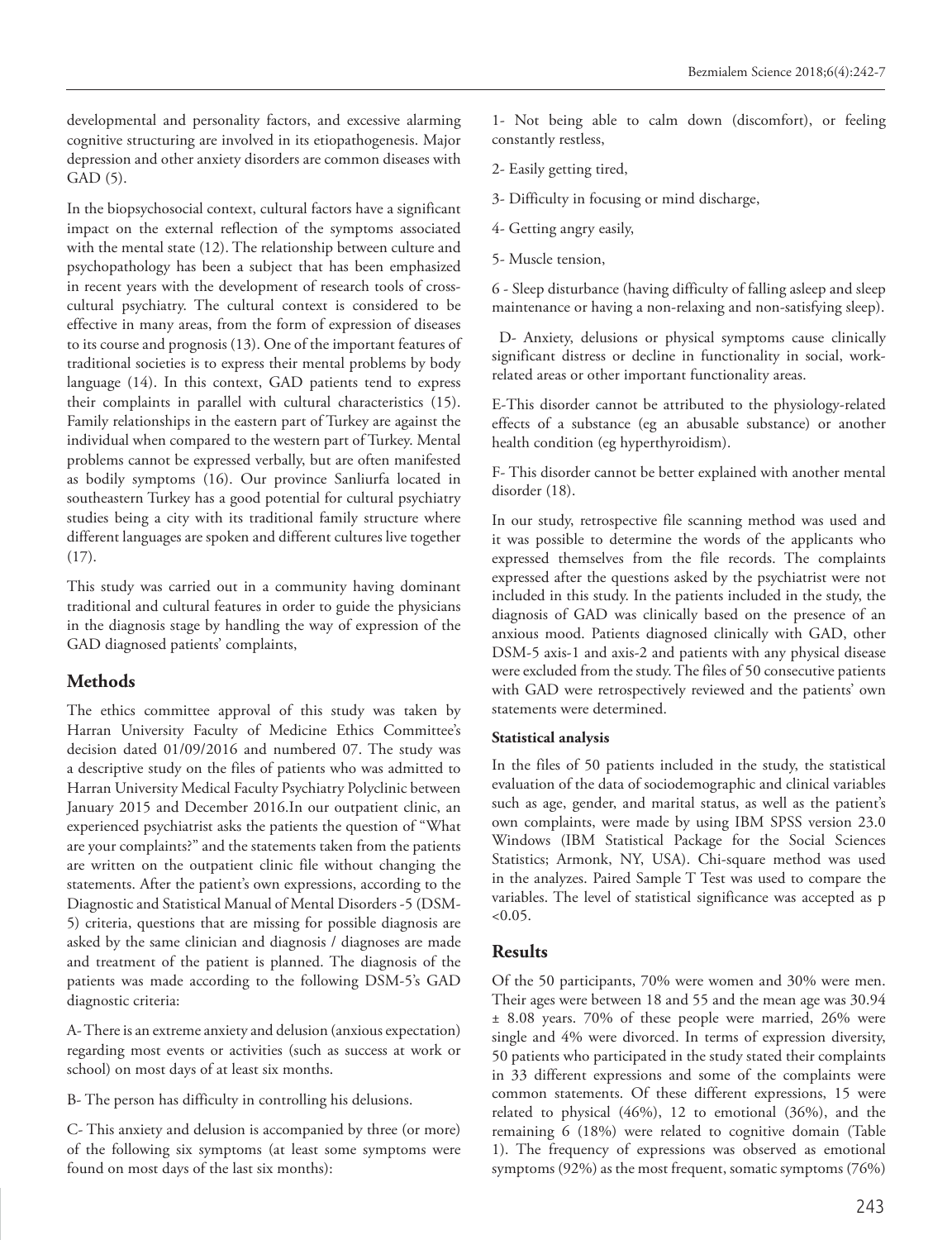as the second most frequent and cognitive symptoms (44%) as the third most frequent expressions.

The stated emotional expressions were nervousness (50%), anxiety (34%), intolerance (28%), fear (24%), distress (24%) (Table 2), anxiety (4%), crying (4%), startle (2%), tension (2%), anger (2%), remorse (2%) and restlessness (2%). The physical symptoms of the patients were insomnia (20%), tremor (12%), dizziness (10%), palpitations (8%), non-breathing (8%) (Table 2), headache (6%), loss of appetite (6%), chest pain (4%), malaise (2%), nightmare (2%), knotting (2%), sleepwalking (2%), blushing (2%), sweating (2%) and stomach pain (2%) respectively. The stated cognitive symptoms were bad thinking (20%), fear of death (10%), instability (6%), absence(4%), nonsocialization (4%) (Table 2) and the desire of loneliness (2%).

As seen in Table 3, there is no significant difference between emotional, physical and cognitive expressions, marital status and age groups (p> 0.05). While bodily expressions were significantly higher in women (p <0.05), the frequency of reporting cognitive expressions was significantly higher in men (p <0.05). The frequency of reporting emotional expressions did not differ according to gender.

| <b>Table 1: Diversity of Expressions</b> |            |  |  |  |
|------------------------------------------|------------|--|--|--|
| Different Expressions                    | % (number) |  |  |  |
| Somatic                                  | 46 (15)    |  |  |  |
| Emotional                                | 36(12)     |  |  |  |
| Cognitive                                | 18(6)      |  |  |  |
| 33 different expressions in total        |            |  |  |  |

## **Discussion**

In terms of expression diversity, 50 patients who participated in the study stated their complaints in 33 different expressions and some of the complaints were common statements. Of these different expressions, 15 were related with physical (46%), 12 were emotional (36%) and the remaining 6 (18%) were related to cognitive domain. In the GAD DSM-5 diagnostic criteria, there are only 15 different expressions of anxiety expressions (18,19). According to DSM-5, this difference of our different expression scores may be due to the influence of cultural factors.

Zhou et al. (20), in their study reported that there may be significant differences in the cultural understanding of depression and anxiety in both Chinese and Western sources. In addition to the psychological symptoms of stress, the differences in the bodily complaints are a fundamental issue in cultural psychopathology. The best-known example of this is the expression of depression in the emergence of depression by bodily symptoms in the Chinese society compared to the Western European Society. A study by Cimilli (15) and other studies on people living in societies in the process of modernization show that somatoform disorders, which are some kind of somatized form of anxiety, are widespread. Furthermore, in a study by Kleinman (14), he states that traditional societies tend to express their spiritual problems in body language.

High expression diversity, being mainly bodily expressions, supports the studies of Zhou et al. (20), Cimilli (15) and Kleinman (14). In a study by Kirmayer (21), however, contrary to the claim that non-Westerners tend to somatize their problems, recent research has indicated that somatization is everywhere.

| Table 2: Descriptive frequency information for emotional, physical and cognitive expressions<br>$(n=50)$ |                   |                    |                        |  |  |
|----------------------------------------------------------------------------------------------------------|-------------------|--------------------|------------------------|--|--|
| First 5 expressions                                                                                      | Emotional         | Somatic            | Cognitive              |  |  |
|                                                                                                          | Nervousness (50%) | Insomnia (20%)     | Bad thinking (20%)     |  |  |
|                                                                                                          | Anxiety (34%)     | Tremor (12%)       | Fear of death (10%)    |  |  |
|                                                                                                          | Intolerance (28%) | Dizziness (10%)    | Instability (6%)       |  |  |
|                                                                                                          | Fear (24%)        | Palpitation (8%)   | Absence (4%)           |  |  |
|                                                                                                          | Distress (24%)    | Non-breathing (8%) | Non-socialization (4%) |  |  |

n: number of patients, Note: Some of the expressions taken from the patients are common expressions

| Table 3: Frequency of expressions according to demographic and social variables (%) |           |         |           |  |  |  |
|-------------------------------------------------------------------------------------|-----------|---------|-----------|--|--|--|
| Variables                                                                           | Emotional | Somatic | Cognitive |  |  |  |
| Gender                                                                              |           |         |           |  |  |  |
| Female                                                                              | 91.4      | $85.7*$ | $28.5*$   |  |  |  |
| Male                                                                                | 93.3      | $53.3*$ | $80*$     |  |  |  |
| Marital status                                                                      |           |         |           |  |  |  |
| Married                                                                             | 91.4      | 80      | 26.6      |  |  |  |
| Single                                                                              | 93.3      | 74.2    | 22.8      |  |  |  |
| Age                                                                                 |           |         |           |  |  |  |
| Below the age of 30                                                                 | 90.9      | 77.2    | 50        |  |  |  |
| Above the age of 30                                                                 | 92.8      | 75      | 39.2      |  |  |  |
| *p<0.05. Data are given as %                                                        |           |         |           |  |  |  |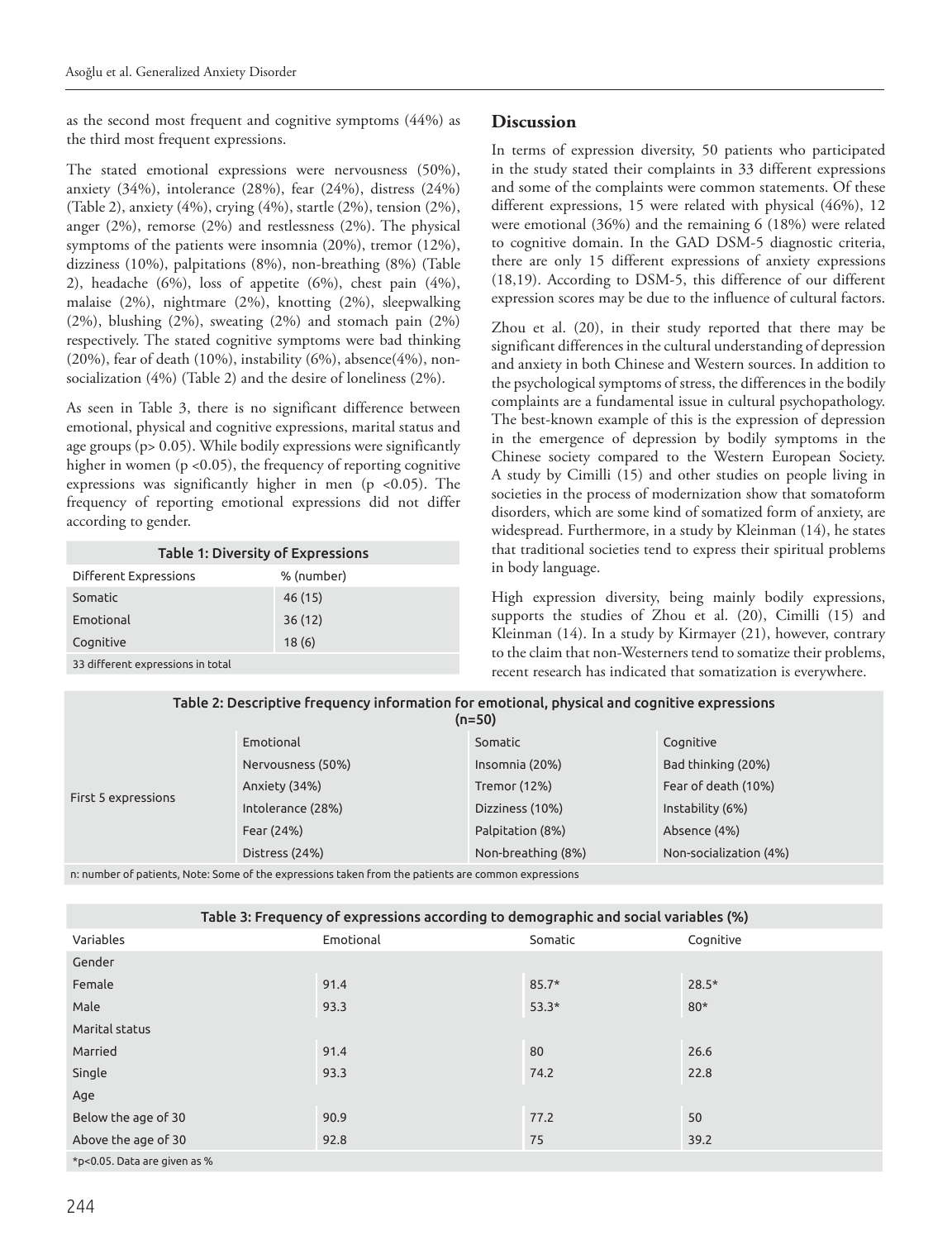According to the frequency of statements, patients expressed their complaints with irritability (50%), anxiety (34%), intolerance (28%), fear (24%) and distress (24%). In the Turkish Dictionary of the Turkish Language Association, the word of "irritability" is defined as " the state of being angry, act angrily, irritability"(22). In the English version of DSM-5, the closest meaning is " irritability" (19) and in the Turkish version it is "easy to get angry" (18). As can be seen, the same concept can be expressed in a different word with the influence of cultural elements.

As a matter of fact, Lee et al. (23), in a study of the multiethnic Singapore population, stated that cultural traits are likely to play a role in both the prevalence of generalized anxiety disorder and the emergence of anxiety symptoms.

In addition, in a study of Parkerson et al. (24) who examined the relationship between culture and GAD, GAD-7 scale which is a popular measure of GAD symptoms used in many cultural groups, has been evaluated in many different cultures. In this study, it is stated that the available evidence shows that the prevalence of GAD is different between the self-identifying ethnic / cultural groups, but this difference is attributed to the error of intercultural measurement rather than the actual differences in GAD rates. Again, this study showed that Black / African American participants with high GAD symptoms had lower scores of GAD-7 compared to other participants with similar GAD symptoms, and pointed out that there should be culturally sensitive GAD screening tools.

Yanık et al. (25) in the study of the people who were diagnosed with major depression in Şanlıurfa, the frequency of reporting emotional, physical and cognitive expressions did not differ significantly according to gender and age groups (p> 0.05). However, while cognitive expressions were significantly higher in single individuals compared to married individuals ( $p < 0.05$ ), the frequency of reporting emotional and bodily expressions did not differ according to marital status (p> 0.05).

In our study, emotional, physical and cognitive expressions, do not show a significant difference according to marital status and age groups. While bodily expressions were significantly higher in women, the frequency of reporting cognitive expressions was significantly higher in men. The frequency of reporting emotional expressions did not differ according to gender. This partial difference between the two studies may be due to the fact that, in the same culture, one study was performed in depression and the other in GAD.

Besides, in a thesis study with the title "Way of Expression of Depression of Persons Diagnosed with Major Depression" conducted in İstanbul Bakırköy Dr. Mazhar Osman Mental Health and Neurological Diseases Education and Research Hospital, it was found that women expressed their complaints about emotional, physical and cognitive domains almost 6 times higher than men ( 26). This difference may mean that women express their complaints more comfortably in a region with a higher socio-cultural level than Şanlıurfa.

In the study of Yanık et al. (25), the most common complaints have been found to be related to the emotional field (96%); secondly, bodily expressions (87%) and least frequently (40%) related to cognitive domain (44%). Similarly, in our study, GAD patients expressed their complaints in the emotional area at a rate of 92% , in the physical area at a rate of 76% and in the cognitive area at a rate of 44%. This similarity may be due to the fact that patients with GAD and major depression having a quite high comorbidity with the same cultural characteristics express their complaints similarly.

Uluşahin et al. (27) have made the comparison of the symptom pattern between cultures by giving the same scales to the depression patients in Turkey and England. Although there were a common set of core symptoms (loss of interest, lack of pleasure, inability to work, inability to respond, suicidal ideation) among the cultures, it was found that the core symptom scores in the UK sample were high and the bodily symptom scores were low; and somatization, exaggeration of symptoms and self-pity was found to be high in Turkey sample. In addition to this, in the Turkey part of the study of "Mental Disorders in Primary Health Care" conducted by the World Health Organization it was found that while 60% of the patients with depressive disorder presented with somatic complaints, 24% of them presented with psychiatric complaints (28).

In our study, in terms of frequency of complaints the most common complaints were emotional expressions and the second most common complaints were somatic. However, in terms of expression diversity the most common complaints were somatic. Women in particular tend to somatize their complaints more than men (26). In our study, women's expressing bodily symptoms were found to be significantly higher than males.

The way of anxiety expression of people living in our region do not fully comply with the diagnostic criteria of DSM-5. Our study results, however, do not mean that the DSM-5 GAD criteria do not apply to our patient group. This study is not intended to defend such a claim. This is not the result of our study results. This study was conducted to provide guidance to physicians in the stage of diagnosis by addressing the way of expression of patients diagnosed with GAD which is frequently seen in psychiatric outpatient clinics in a society that has traditional and cultural characteristics (17). To say that "The DSM system does not apply to people in the region, unless the diagnostic criteria for these patients are established" would mean leaving clinicians without a guide. This may cause more harm than expected. In conclusion, in this study, physicians who diagnosed GAD were oriented towards DSM and diagnosis were clinically made according to DSM-5 criteria.

#### **Limitations of the Study**

This study carries the limitations of the study method of retrospective file screening. The clinical diagnosis of GAD was not supported by a test that could help with the diagnosis. Another limitation of the study is that the patient group is composed of patients presenting to the outpatient clinic. It is known that those followed in outpatient clinics are lighter in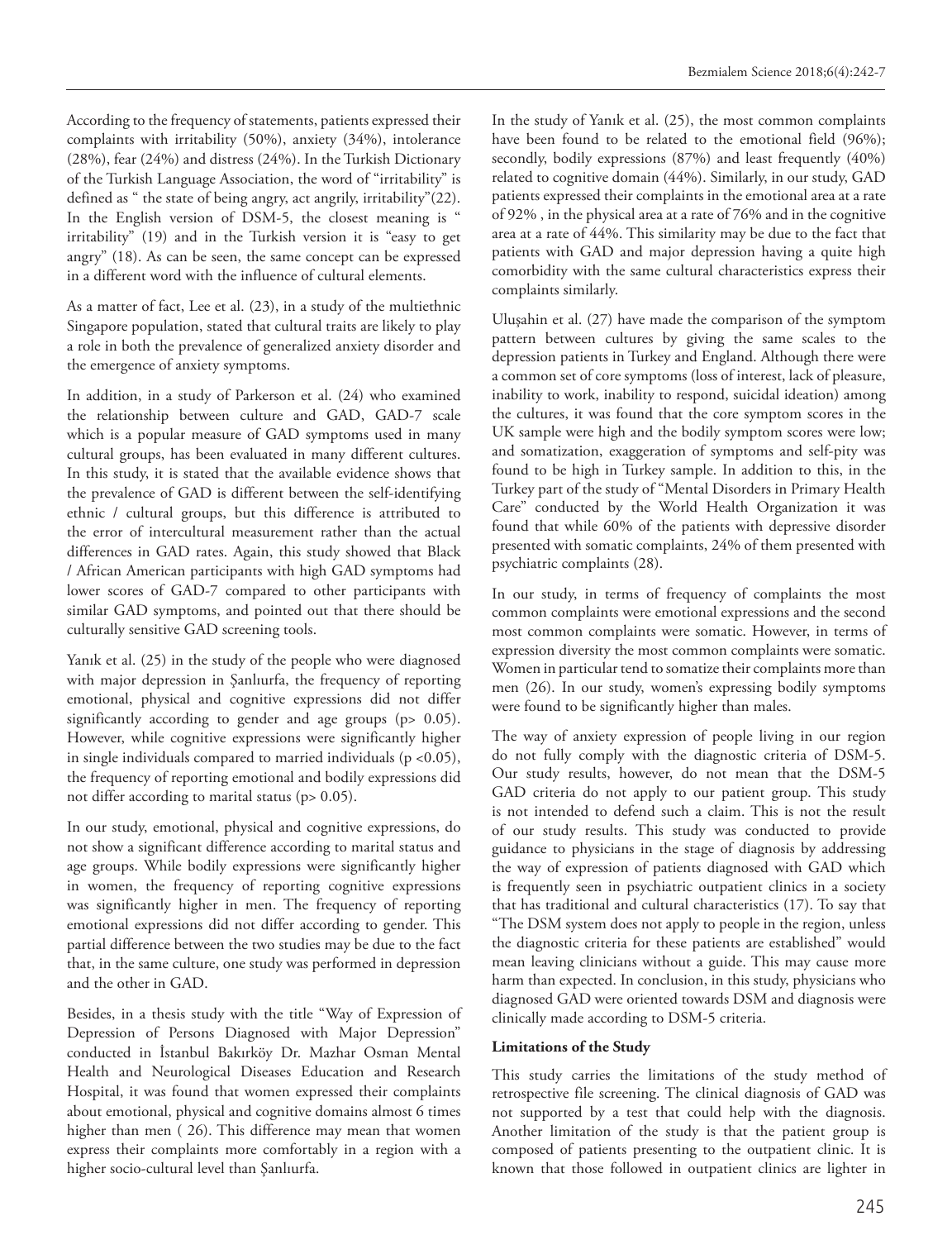terms of psychopathology than inpatients. Comparing the anxiety of the GAD inpatients with more severe psychopathology compared with the outpatients is a candidate for a new research topic. Another limitation of the study is that it was conducted with a small sample.

## **Conclusion**

Our study shows that cultural factors, especially in terms of the variety of bodily expressions, have affected the way they express their anxiety in patients with generalized anxiety disorder. Physiological symptoms serve as cultural expressions of distress in many ethnocultural groups and, if misinterpreted by the clinician, may lead to unnecessary diagnostic procedures or inappropriate treatment. Culture-specific symptoms may lead to misunderstanding or misidentification of psychological distress. Clinicians should not only know the index of disease or disorder but also the meaning of somatic and dissociative symptoms, which are part of the distress language (20).

The physicians other than mental health and diseases specialists, especially the physicians who provide basic health services, should be made aware of the recognition of GAD patients because of the prevalence of generalized anxiety disorder as a problem concerning public health and since patients are admitted by nonpsychiatric doctors.because of the somatic symptoms of anxiety and accordingly encountering more frequently in the centers of primary health care.

It may be sometimes difficult to place the symptoms expressed by the patients into which diagnostic category when trying to diagnose the Diagnostic and Statistical Manual of Mental Disorders (DSM-5). In this case, it will be more realistic for physicians to make a diagnosis in the DSM-5 orientations when they make a diagnosis, taking into consideration the traditional, religious and cultural orientations of the society.

It is an undeniable fact that healthcare providers should evaluate patients by taking into account their different cultural origins in order to understand the patients and help them. Due to this reality, our study is thought to guide the health service providers in the diagnosis and treatment phase. In culturally dominant regions such as Şanlıurfa (17), cultural psychiatric studies should be given more importance. This study is a preliminary study and we hope that it will inspire researchers for further studies.

**Ethics Committee Approval:** Ethics committee approval was received for this study from the ethics committee of Harran University School of Medicine (01.09.2016/07).

Peer-review: Externally peer-reviewed.

#### **Author Contributions**

Concept - M.A.; Design - M.A.; Supervision - M.A.; Resources - İ..K.; Materials - İ.K.; Data Collection and/or Processing - İ.K., F.P.; Analysis and/or Interpretation - H.Ç., M.A.; Literature Search - H.T., M.A.; Writing Manuscript - M.A., İ..K.; Critical Review - H.Ç., M.G., Ş.B.

Acknowledgements: Thanks to Prof. Dr. Medaim Yanık who have inspired us to making this study.

**Conflict of Interest:** The authors have no conflicts of interest to declare.

### **References**

- 1. Kim K, Lee S, Kim JH. Diminished autonomic neurocardiac function in patients with generalized anxiety disorder. Neuropsychiatr Dis Treat 2016; 12: 3111-8.
- 2. American Psychiatric Association . Diagnostic and Statistical Manual of Mental Disorders. 4th ed. Washington DC: American Psychiatric Press; 1994.
- 3. Miloyan B, Pachana NA. Clinical significance of worry and physical symptoms in late-life generalized anxiety disorder. Int J Geriatr Psychiatry 2015; 30: 1186-94.
- 4. Tully PJ, Cosh SM, Baune BT. A review of the affects of worry and generalized anxiety disorder upon cardiovascular health and coronary heart disease. Psychol Health Med 2013; 18: 627- 44.
- 5. David Baldwin, MA, DM FRC Psych. Generalized anxiety disorder in adults: Epidemiology, pathogenesis, clinical manifestations, course, assessment, and diagnosis 2017.
- 6. Wittchen HU, Zhao S, Kessler RC, Eaton WW. DSM-III-R generalized anxiety disorder in the National Comorbidity Survey. Arch Gen Psychiatry 1994; 51: 355-64.
- 7. Kessler RC, Berglund P, Demler O, Jin R, Merikangas KR, Walters EE. Lifetime prevalence and age-of-onset distributions of DSM-IV disorders in the National Comorbidity Survey Replication. Arch Gen Psychiatry 2005; 62: 593-602.
- 8. Kessler RC, Gruber M, Hettema JM, Hwang I, Sampson N, Yonkers KA. Co-morbid major depression and generalized anxiety disorders in the National Comorbidity Survey follow-up. Psychol Med 2008; 38: 365-74.
- 9. Wittchen HU, Jacobi F, Rehm J, Gustavsson A, Svensson M, Jönsson B, et al. The size and burden of mental disorders and other disorders of the brain in Europe 2010. Eur Neuropsychopharmacol 2011; 21: 655-79.
- 10. Wittchen HU, Jacobi F. Size and burden of mental disorders in Europe-a critical review and appraisal of 27 studies. Eur Neuropsychopharmacol 2005; 15: 357-76.
- 11. Gosselin P, Laberge B. Etiological factors of generalized anxiety disorder. Encephale. 2003; 29: 351-61.
- 12. Cimilli C. Psikiyatride Güncel. Türkiye Psikiyatri Derneği Sürekli Eğitim/Sürekli Mesleki Gelişim Dergisi 2009-12.
- 13. Sayar K. Bull. Clin. Psychopharmacol 1998; 8: 176-80.
- 14. Kleinman A. Kültür DSM-IV için neden önemlidir? Kültür ve Psikiyatrik Tanı. (Çev: TT Tüzer), Ankara, Compos Mentis Yayınları, 1997; 15-28.
- 15. Cimilli C: İki küçük kentte psikiyatrik muayenehane hekimliği. Kriz Dergisi 1995; 3: 185-9.
- 16. Cimilli C Periferde psikiyatri deneyimi. Kriz Dergisi 1995; 3: 10-2.
- 17. Şevket Ö. GAP Bölgesi'nin Sosyo-Kültürel ve Yapısal Özelliklerinin Aile Yapısına Etkileri. Aile ve Toplum. Yıl: 8 Cilt: 3 Sayı: 9 Ocak-Şubat-Mart 2006.